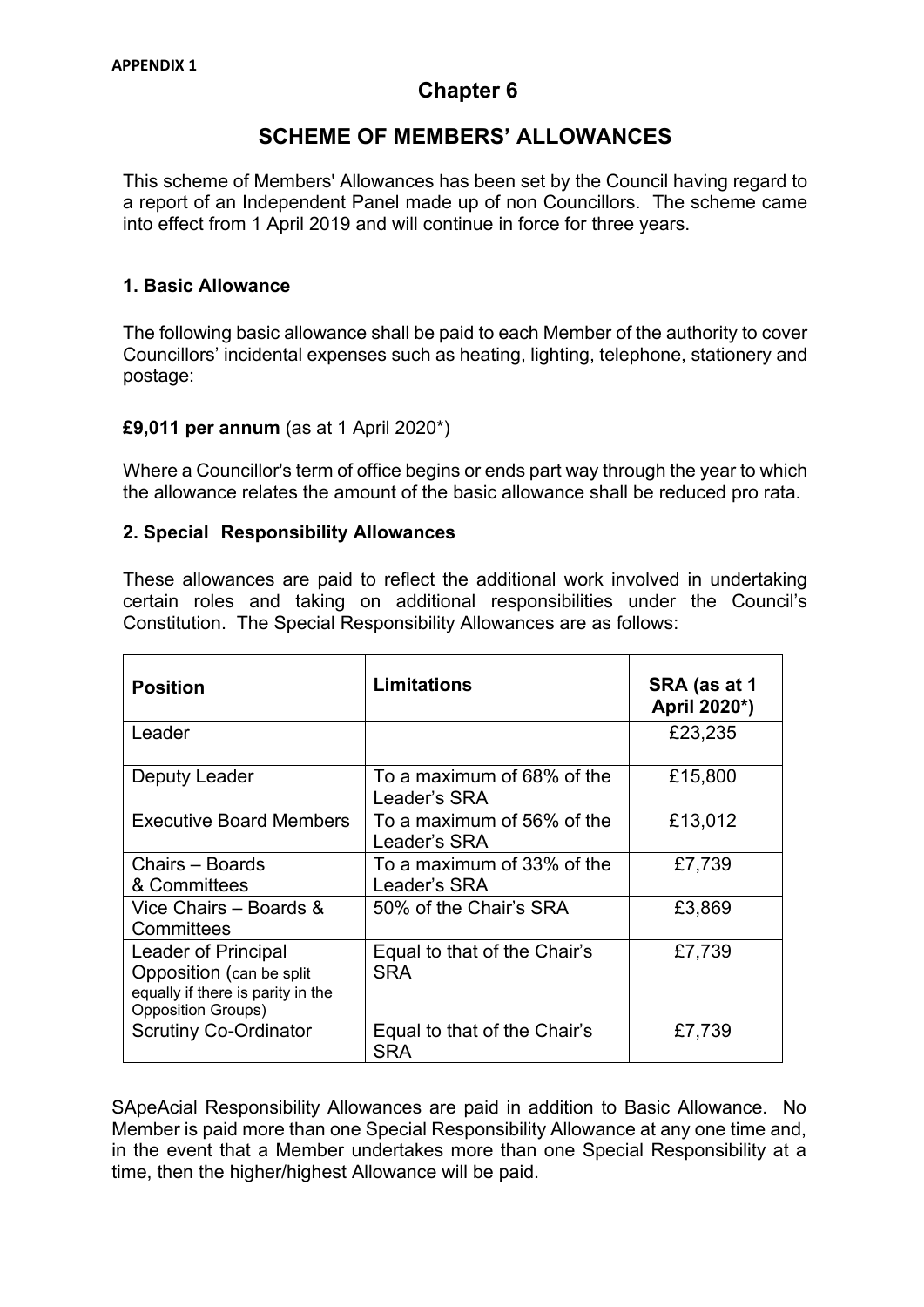Where a Councillor does not hold the role giving rise to the entitlement to the Special Responsibility Allowance for the full year to which the allowance relates, the amount of the Special Responsibility Allowance shall be reduced pro rata.

(NB The Mayor will receive an allowance equivalent to the SRA of a Member of the Executive Board. The Deputy Mayor will receive an allowance equivalent to 50% of the SRA of a Member of the Executive Board. These allowances are not part of the scheme: this information is for completeness only.)

\*Figures are subject to change in line with the employee cost of living rise (see item 7 below).

### **3. Child Care and Dependent Carer's Allowance**

A Child Care and Dependent Carer's Allowance shall be payable based upon reimbursement of actual receipted costs subject to prior agreement with the Strategic Director – Enterprise, Community and Resources. The allowance is payable to any Member who incurs expenditure in respect of child or dependent relative care whilst undertaking the approved duties specified in paragraph 14 of this scheme.

#### **4. Travel and Subsistence Allowances**

Travel and subsistence allowances are payable for the approved duties set out in paragraph 14 of this scheme. Members are entitled to reimbursement of the full costs incurred (on production of the relevant receipts) subject to the following limits:

#### *Car Mileage*

| Engine size    | Up to 999cc | 1000cc to 1199cc | 1200cc<br>and |
|----------------|-------------|------------------|---------------|
|                |             |                  | over          |
| Pence per mile | 34.6        | 39.5             | 48.5          |

#### *Motorcycle Mileage*

| <b>Engine size</b> | Up to 149 <sub>cc</sub> | 150cc to 499cc | 500 <sub>cc</sub> | and |
|--------------------|-------------------------|----------------|-------------------|-----|
|                    |                         |                | over              |     |
| Pence per mile     | 8.5                     | 12.3           | 16.5              |     |

#### *Subsistence Allowances*

| <b>Breakfast</b> | Lunch | <b>Dinner</b> |
|------------------|-------|---------------|
| £6.45            | £8.65 | £17.35<br>∼   |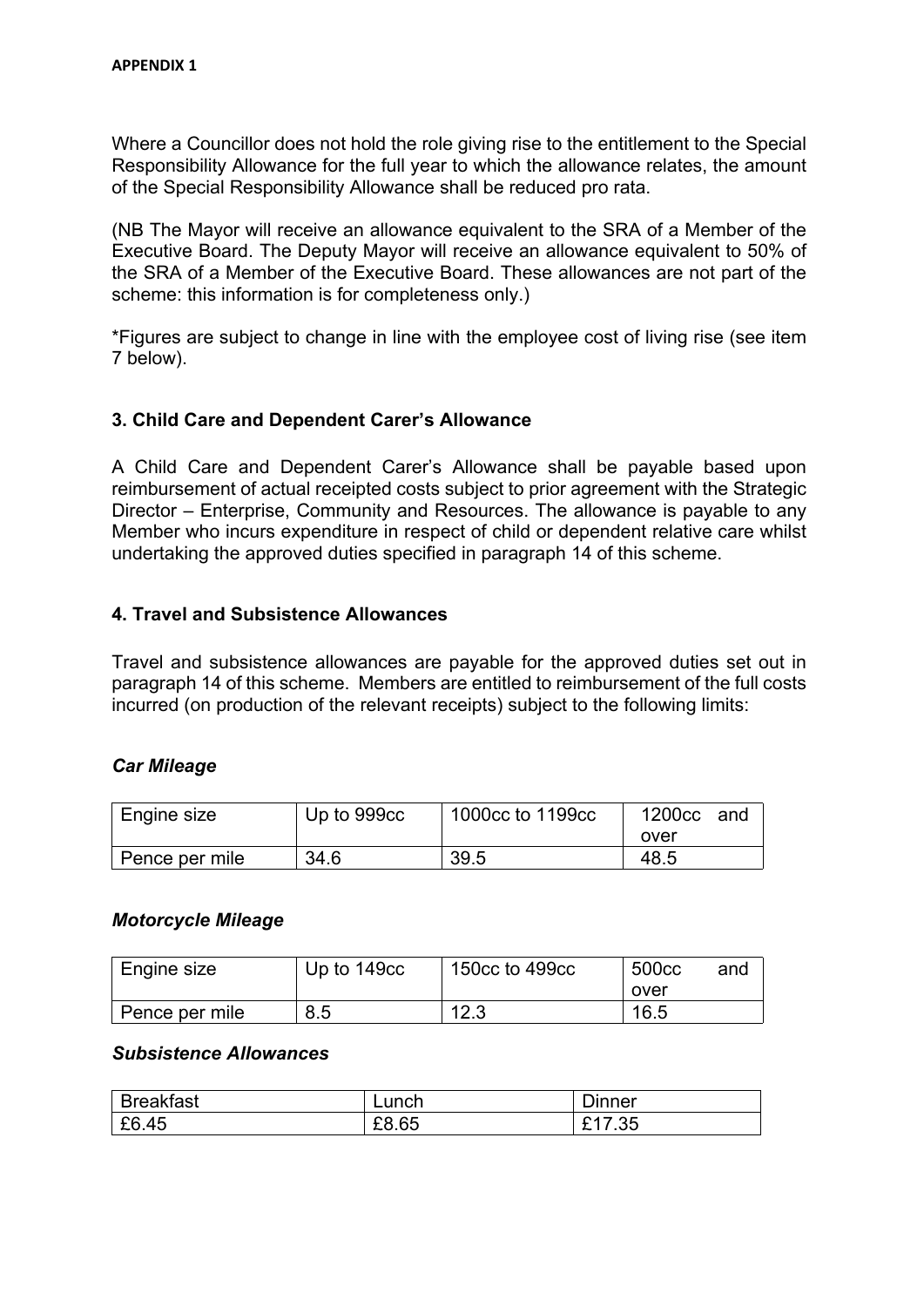#### **APPENDIX 1** *Overnight Accommodation*

| Outside London | $\vert$ £100.52 per night |
|----------------|---------------------------|
| Inside London  | $\vert$ £126.90 per night |

The Strategic Director –Enterprise, Community and Resources may authorise reimbursement at a higher rate for overnight accommodation and subsistence where it is not reasonably practicable for the Member to keep costs incurred to the allowances set.

#### **Cycle Allowance**

Members to be entitled to a mileage allowance equivalent to that payable to officers for use of a cycle in carrying out approved duties.

#### **Public Transport**

Reimbursement of full cost on payment of receipts (subject to air and rail travel being booked through the authority).

In respect of overseas travel, Members may claim reimbursement for all expenditure reasonably incurred in respect of duties outside the country provided that the travel has been approved in advance by the Strategic Director – Enterprise, Community and Resources.

The Strategic Director – Enterprise, Community and Resources may make an advance to a Member in respect of the likely costs of travel and subsistence where he/she considers it appropriate, subject to any advance being deducted prior to payment of any subsequent claims. (Except as varied above, the additional rules approved by the Standards Committee for Members' Travel and Subsistence Payments remain in effect.)

#### **5. Co-Optees**

Any co-optees, as permitted by the Council's constitution, shall be entitled to claim Travel and Subsistence and Child Care and Dependent Carer's Allowances on the same basis as any Member of the Council

#### **6. Pensions**

All Members of the Council who qualify for admission to the Local Government Pension Scheme shall be eligible to join the Scheme and both Basic Allowance and Special Responsibility Allowance shall be treated as amounts in respect of which pensions are payable.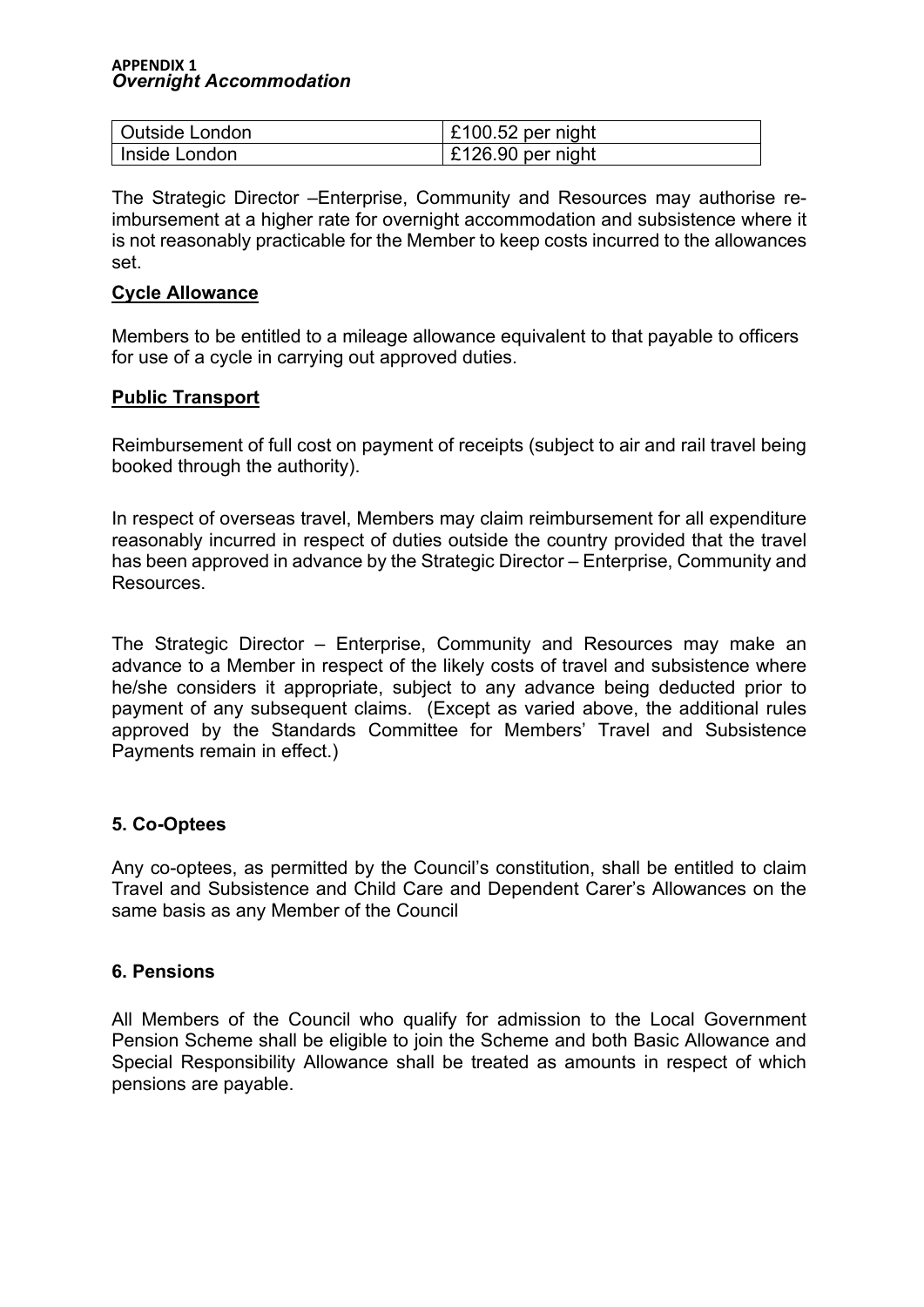#### **APPENDIX 1 7. Annual Increase**

Any increase in Basic and Special Responsibility Allowances shall apply from the same date as the pay award is to take effect, and increases shall be backdated if necessary.

The allowances in this scheme shall be increased by the same percentage increase (or increases) as the NJC pay award for Local Government employees. Where different increases are awarded to different sections of the NJC workforce the percentage increase applicable at spinal column 29 shall apply.

### **8. Withholding of Allowances**

Where a Member is suspended, or partially suspended, from their responsibilities or duties as a Member of the Council in accordance with Part III of the Local Government Act 2000, or regulations made thereunder, that part of any

- □ Basic Allowance
- □ Special Responsibility Allowance
- □ Travel and Subsistence Allowance

payable under this scheme in respect of the duties or responsibilities from which the Member is suspended may be withheld by the Council.

#### **9. Payment of Allowances**

Basic Allowance and Special Responsibility Allowance will be paid in 12 monthly instalments on the 20th of each month direct to a bank account. Other allowances will similarly be paid on the 20th of each month direct to a bank account subject to the relevant claims being submitted and approved in accordance with such procedures as may be set down by the Strategic Director – Enterprise, Community and Resources.

#### **10. Repayment of Allowances**

Where payment of any allowance has already been made in respect of any period during which the member concerned is

- (a) suspended or partially suspended from their responsibilities or duties as a member of the authority in accordance with Part III of the Local Government Act 2000 or regulations made under that Part;
- (b) ceases to be a Member of the authority; or
- (c) is in any other way not entitled to receive the allowance in respect of that period,

the Council may require that such part of the allowance as relates to any such period be repaid to the Council.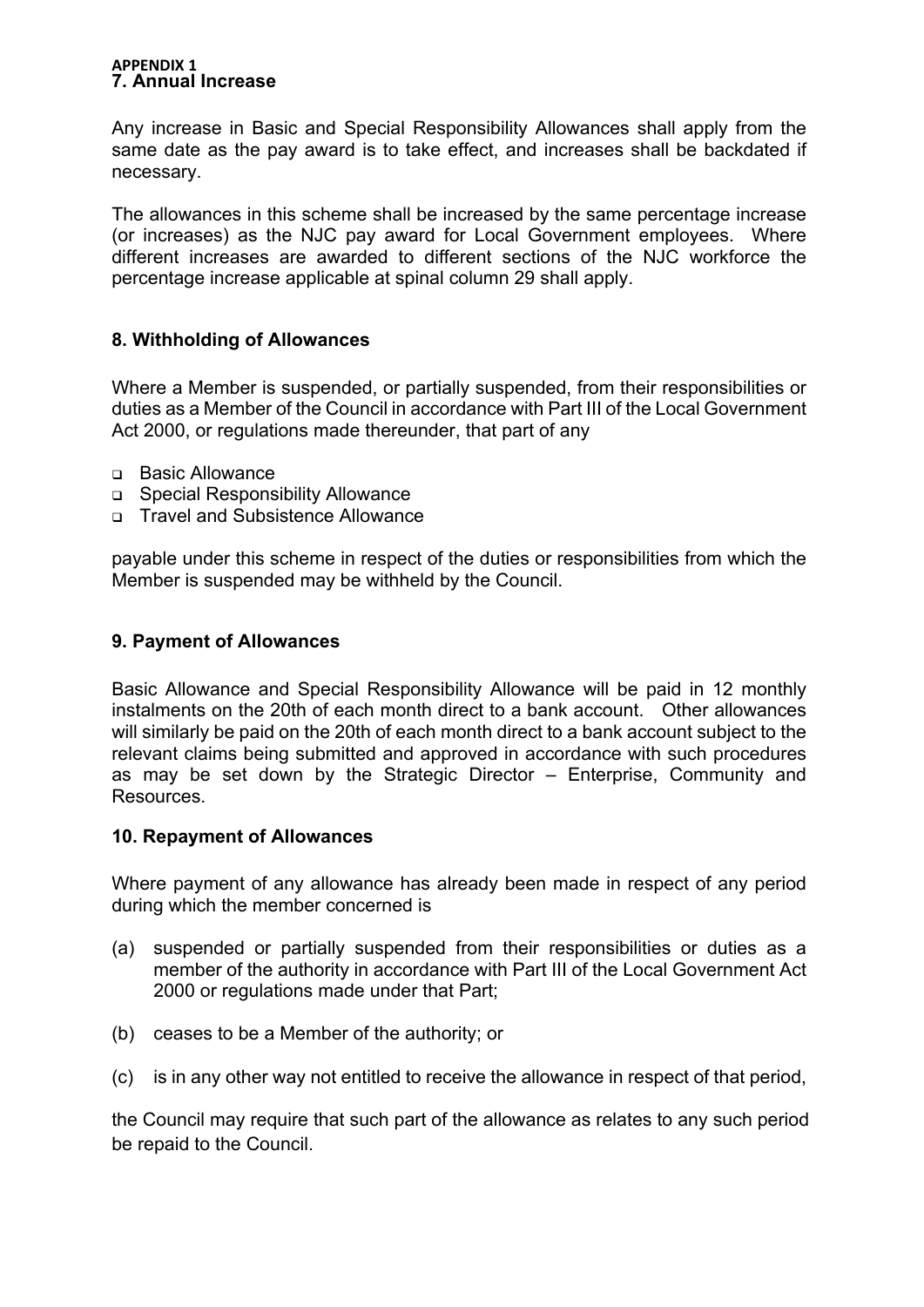## **11. Renunciation**

Members may elect to forego any part of their entitlement to an allowance under this Scheme by giving notice in writing to the Strategic Director – Enterprise, Community and Resources.

#### **12. Multiple Authorities**

Where a Member of the Council is also a Member of another authority, that Member may not receive allowances from more than one authority in respect of the same duties.

For the avoidance of doubt, allowances may be paid for Co-opted Members of the Transport Committee (Merseytravel Committee) and its Sub-committees of the Liverpool City Region Combined Authority, and will be dealt with in accordance with the Merseyside Integrated Transport Authority Scheme.

### **13. Time limit for Claims**

Claims for the following allowances:

- (a) Child Care and Dependent Carer's Allowance;
- (b) Travelling and Subsistence Allowance

must be made by the person to whom they are payable within one month of the end of the month in which the entitlement to the allowance arose. In the event that a claim is not made within this time limit the Strategic Director – Enterprise, Community and Resources shall have absolute discretion as to whether to pay the claim.

#### **14. Approved Duties**

The following duties are specified as approved duties for the purpose of Travel and Subsistence Allowances and Child Care and Dependent Carer's Allowance:

- 1. Any meeting of the Council, Executive Board or other Board, Committee or Sub-Committee meeting.
- 2. Any meeting of a Working Group, or Panel appointed by a Board or Committee.
- 3. Any formal meeting with other local authorities.
- 4. Meetings with Council officers on official business.
- 5. Training courses and seminars organised by the Council.
- 6. All meetings where Members are appointed as representatives of the Council on Outside Bodies excluding School Governing Bodies.